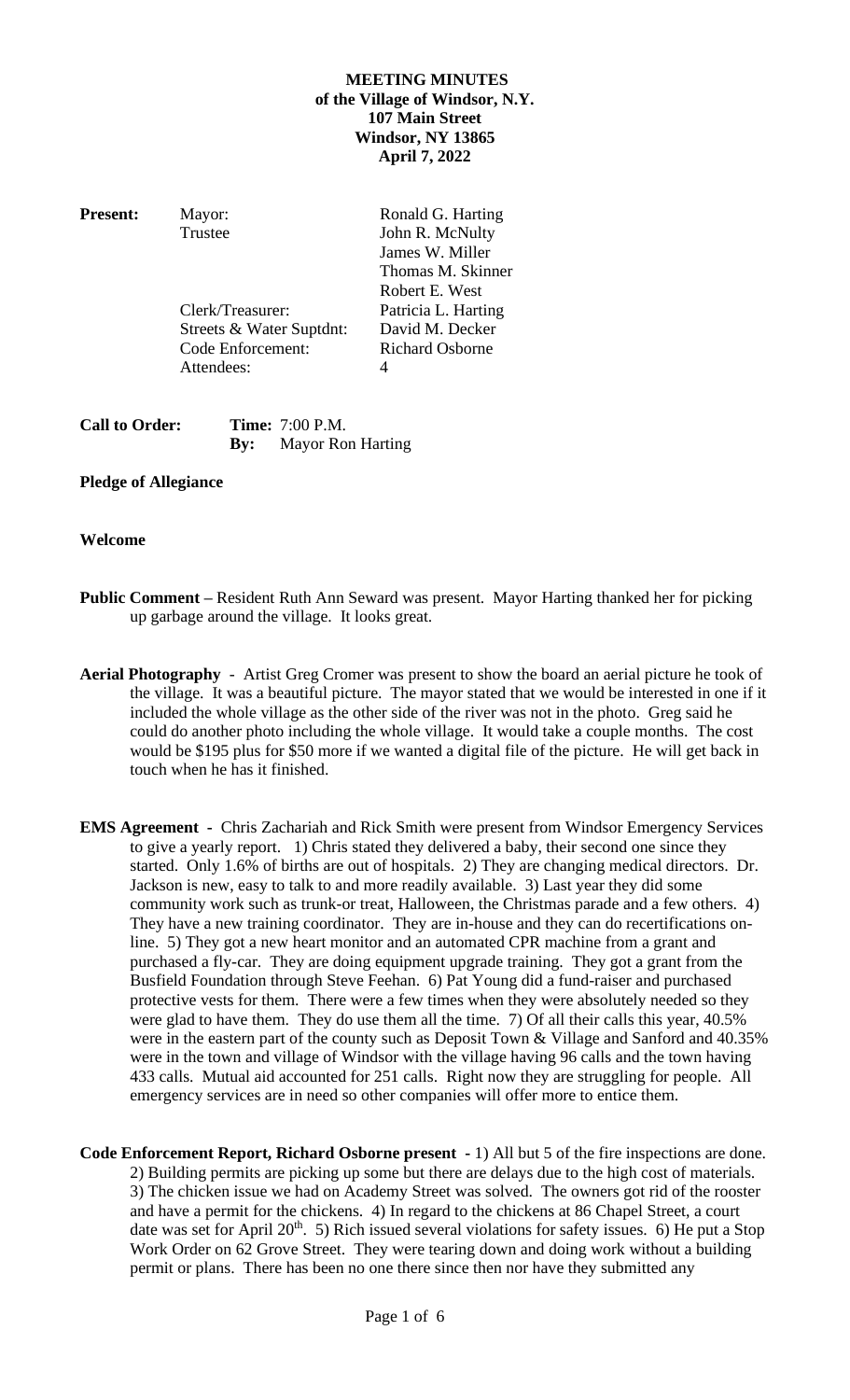paperwork. 7) Trustee Miller asked if the small house behind the house on the other side of the creek from Miller's Farm was sold. He stated yes, the person who bought the foreclosed property in front also purchased the small lot and house behind them. 8) He is trying to get in touch with Rob Munson down on Bridge Street. Rob is doing much more work there than what he has a permit for and also work that cannot be done in a floodplain. 9) Rich had an inquiry about the house at 57 Chestnut Street but no further activity since. 10) Trustee Skinner asked if we can do anything about cars sitting on blocks in a resident's yard. He knows of several places where they are working on cars and have them lifted up sitting on blocks. He's concerned for the children that live there and worry they could get hurt. Rich will look around.

**Attorney Report**, A report was submitted. There were no comments

**Streets Report, David Decker present -** 1) We have taken off or will have everything winter related off and put up for the season this week. 2) The  $18<sup>th</sup>$  of April will be the official first day of brush pickup, although we will go around next week sometime and chip some stuff that's out and chip the Christmas trees. The town has also been using their chipper. 3) We want to get going on the salt bin ordering process for the DASNY Grant as everything ordering is months out. The prices we have are from 2018 so there will be an increase. 4) Next year's salt is ordered. 5) Clean up day is set for the town and village to be doing it together down at the park. I'd like to suggest that we give the metal proceeds from both dumpsters to the town. It will be tough to keep the 2 dumpsters separated with which is town and which is village. In the past, the town used their trucks to haul away tires and this year they have to pay for a dumpster, an expense they haven't had in the past. We will still collect the \$3 per tire to give them also.

**Motion:** to give all metal proceeds to the town

**By:** Ronald G. Harting 2<sup>nd</sup>: **nd:** Thomas M. Skinner **Vote:** AYE - All

6) We will be getting together with Broome Bituminous to get prices for our streets. Possibly we could have them do the paving for the salt bin while they are here to save us the expense of having to come out at a later date to do it. This can be discussed when the time is closer. 7) The price we had on the salt bin was \$18,000 without installation and \$\$32,000 installed. In doing research, we could install it ourselves with help from Colwell's. Binghamton Precast could do the concrete locks for \$7,730 for the concrete walls. David will get updated billings prices for these items. 8) The Windsor Youth Program will be doing an Easter Egg Hunt on the  $16<sup>th</sup>$  of April. Their park cleanup day will be April  $23<sup>rd</sup>$ . I would like to use the tractor to carry dirt to the fields if the village is okay with that. Yes, they are. We will be buying paint and supplies for them like we do every year. 9) The zero turn will be getting picked up tomorrow or next week. Husqvarna increased their price by \$600 from the time it was quoted to us. We ordered the mower on December  $2<sup>nd</sup>$  and the price increase took effect on December  $5<sup>th</sup>$ . After speaking with Mike, they have agreed to honor the price quoted to us. 10) The inspection at the concession stand will be on Thursday, April  $14<sup>th</sup>$ .

**Water Report, David Decker present -** 1) Eric & Dave have both spent today and tomorrow taking water courses on-line to have enough credit hours to renew their licenses. David's expires at the end of this month. Eric's expires in October. 2) We got well vault prices from Lasher and will be starting as soon as possible. They will be raising both well vaults. This is part of the DASNY Grant. 3) We ordered a lot of the things for the well measuring instruments required for the SRBC Grant. It has to be in for reimbursement by June. They opened another round of the same grant for this year and increased the amount funded. If we go over this years' amount we should qualify for more. He will be getting in touch with the grant writer Steve. 4) Evans was in to cut the hole and weld a fitting onto both wells for the same project. I also had Josh give me a price on replacing the main in the office and the chlorine room, as no valves work and the tops for chemicals are in the wrong location. The pipe is deteriorating and pitting in several locations. This is the heart of our system and no valves work, should our emergency occur like the pipe that blew a few years ago. The pipe that acts as the blow-off leaks through the wall and to the interior of the building. Evan's quoted us \$34,000. Possibly there may be a grant out for this with matching funds. Dave will check with Steve on this also. 5) We will be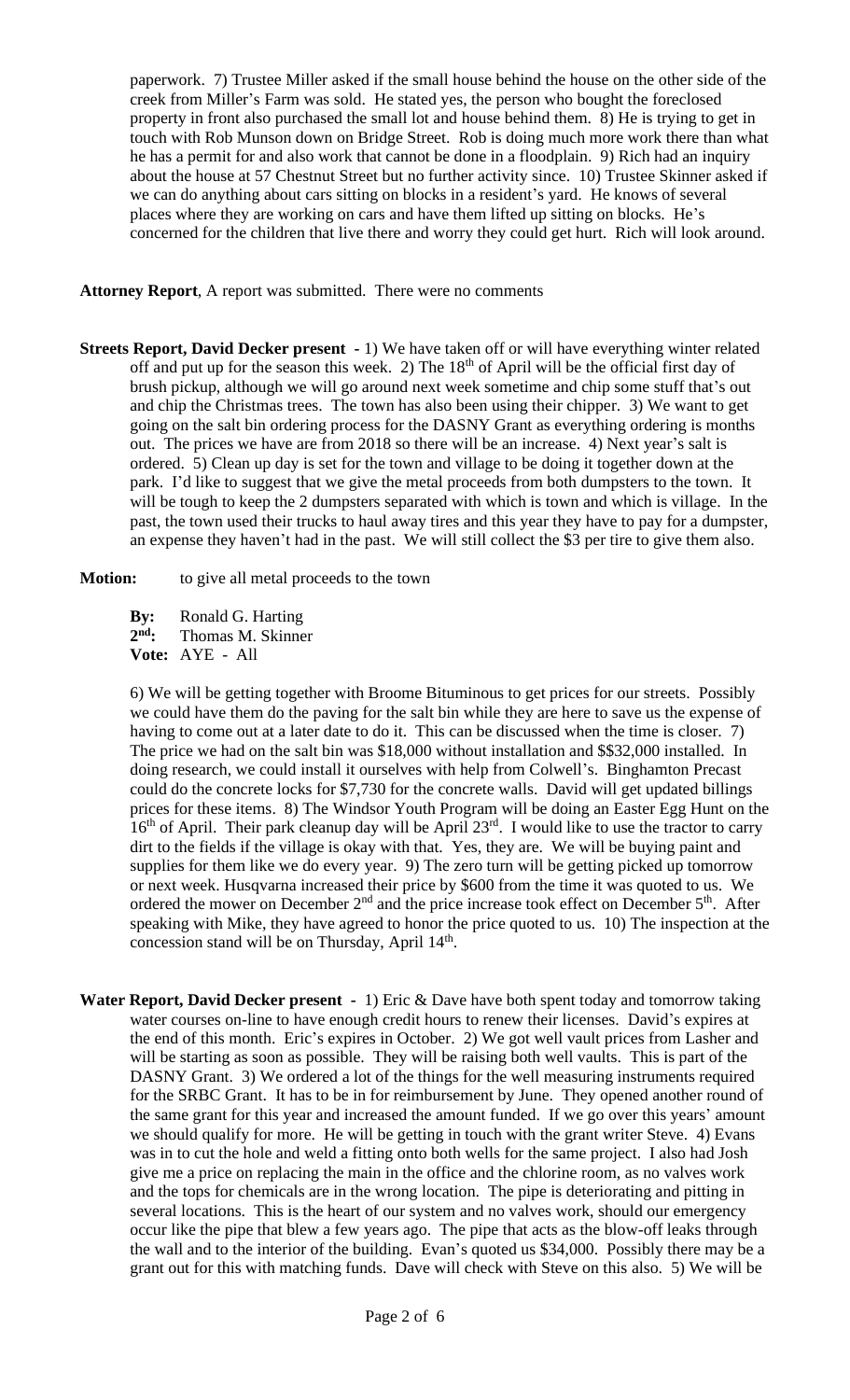reading meters next week. 6) We will be flushing hydrants next week. Patti asked if they wanted a notice to be put into the Windsor Standard. Dave stated no but to put one on the website with discolored water expected and to let water run. 7) All the reports are complete except for the AWQR which will be done possibly this month but certainly before the end of May. 8) We will be putting in the blow-offs as soon as Colwell's can fit us in. 9) We are running a little high on usage. We're going to listen for leaks as we go around flushing the hydrants.

**Treasurer's Report, Patricia Harting present -** A report was presented. The board was given March's financial report along with the end of last years final report.

**Motion:** to accept the Treasurer's Report

**By:** Thomas M. Skinner 2<sup>nd</sup>: **John R. McNulty Vote:** AYE - All

**Motion:** to accept the meeting minutes of March 3, 3022

**By:** Robert E. West 2<sup>nd</sup>: James W. Miller **Vote:** AYE - Mayor Ronald G. Harting AYE - Trustee John R. McNulty ABSTAIN – Trustee Thomas M. Skinner AYE - Trustee Robert E. West

**Resolution #8-2022**

#### **RESOLUTION NO.8-2022**

#### **RESOLUTION TO REMOVE WATER RESERVE FUNDS FROM RESERVE FOR FISCAL YEAR 2021/2022**

**WHEREAS,** the Village Board of Trustees set up a reserve account for water funds; and

**WHEREAS,** these funds were to be used for anticipated expenses pertaining to the SRBC and unexpected water expenses; and

**WHEREAS,** for the fiscal year ending February 28, 2022, a truck needed to be purchased with funds being used from Streets Contractual and Water Contractual Accounts; and

**THEREFORE,** these funds need be moved from water reserves to cover the costs;

**THEREFORE, BE IT RESOLVED** that the Village Board of Trustees authorize a transfer from the Water Reserve to Fund Appropriations to be such:

| <b>Estimated Appropriations</b> | A889 | \$40,000.00 |
|---------------------------------|------|-------------|
| <b>Estimated Appropriations</b> | A522 | \$40,000.00 |

**THEREFORE, BE IT RESOLVED** that this resolution hereby be adopted and established for the fiscal year beginning March 1, 2021.

|                                     | <b>Offered by:</b> John R. McNulty     |  |  |  |
|-------------------------------------|----------------------------------------|--|--|--|
| <b>Seconded by: James W. Miller</b> |                                        |  |  |  |
|                                     | Vote: AYE - Mayor Ronald G. Harting    |  |  |  |
|                                     | <b>AYE</b> - Trustee John R. McNulty   |  |  |  |
|                                     | <b>AYE</b> - Trustee James W. Miller   |  |  |  |
|                                     | <b>AYE</b> - Trustee Thomas M. Skinner |  |  |  |
|                                     | <b>AYE</b> - Trustee Robert E. West    |  |  |  |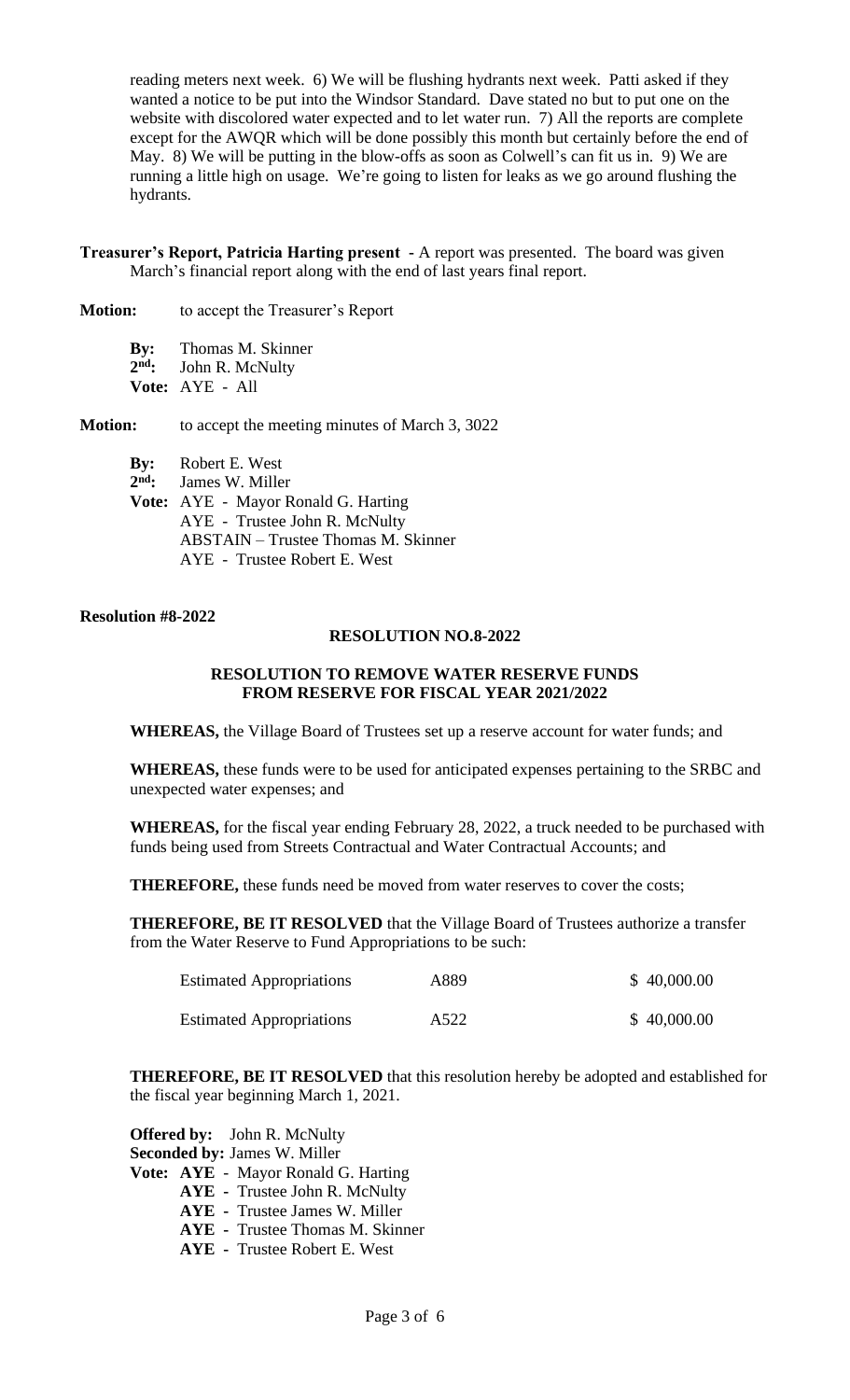#### **RESOLUTION NO.9-2022**

### **RESOLUTION TO ESTABLISH A RESERVE FUND FOR US TREASURY STATE AND LOCAL FISCAL RECOVERY FUNDS FOR FISCAL YEAR 2021/2022**

**WHEREAS,** the Village Board of Trustees wants to set up a reserve account for funds received from the Department of the Treasury's State and Local fiscal Recovery Funds from the ARPA Coronavirus Local Fiscal Recovery Fund; and

**WHEREAS,** these funds were not used for the fiscal year 2021/2022 but will be used in the fiscal year 2022/2023; and

**WHEREAS,** these funds will be used following the Federal Guidelines of usage for ARPA Coronavirus Local Fiscal Recovery.

**THEREFORE,** these funds will be moved to a Reserve Account to be used along with more anticipated funds for this program

**THEREFORE, BE IT RESOLVED** that the Village Board of Trustees authorize a transfer from the Funds Appropriations to a Reserve for SLFRF funds:

| A889 | Reserve Fund $-$ SLFRF           | \$44,102.44 |
|------|----------------------------------|-------------|
| A909 | <b>Appropriated Fund Balance</b> | \$44,102.44 |

**THEREFORE, BE IT RESOLVED** that this resolution hereby be adopted and established for the fiscal year beginning March 1, 2021.

**Offered by:** Thomas M. Skinner **Seconded by:** James W. Miller

**Vote: AYE** - Mayor Ronald G. Harting

- **AYE -** Trustee John R. McNulty
	- **AYE -** Trustee James W. Miller
	- **AYE -** Trustee Thomas M. Skinner
	- **AYE -** Trustee Robert E. West
- **Mayor's Report** 1) Adam's Cable Service sent a letter stating their rate for the Expanded Basic Cable will be going up to \$104. They noted they are still far below the FCC national average which is currently \$156.71. 2) The mayor was given 2 parade permits to approve. One is for the Youth Parade held every year on the 1<sup>st</sup> Saturday in May. The other is from the Town Fair Committee. There was a lot of discussion regarding this. In the past the village has sponsored the parades. We had been informed that all parade permits need to go through the state because they take place on state roads. The clerk gave the board members a copy of the state law. There was much discussion on the interpretation of the law. They discussed allowing the parades under the village insurance provided the clerk call the NYSDOT tomorrow and get a clarification of the law.

**Motion:** to sponsor both parades providing there is clarification from the NYSDOT.

- **By:** Ronald G. Harting
- 2<sup>nd</sup>: **John R. McNulty**
- **Vote:** AYE Mayor Ronald G. Harting
	- AYE Trustee John R. McNulty
	- AYE Trustee James W. Miller
	- NAY Trustee Thomas M. Skinner
	- AYE Trustee Robert E. West

(As a side note to this discussion – The following day the clerk spoke with Lee Ryan from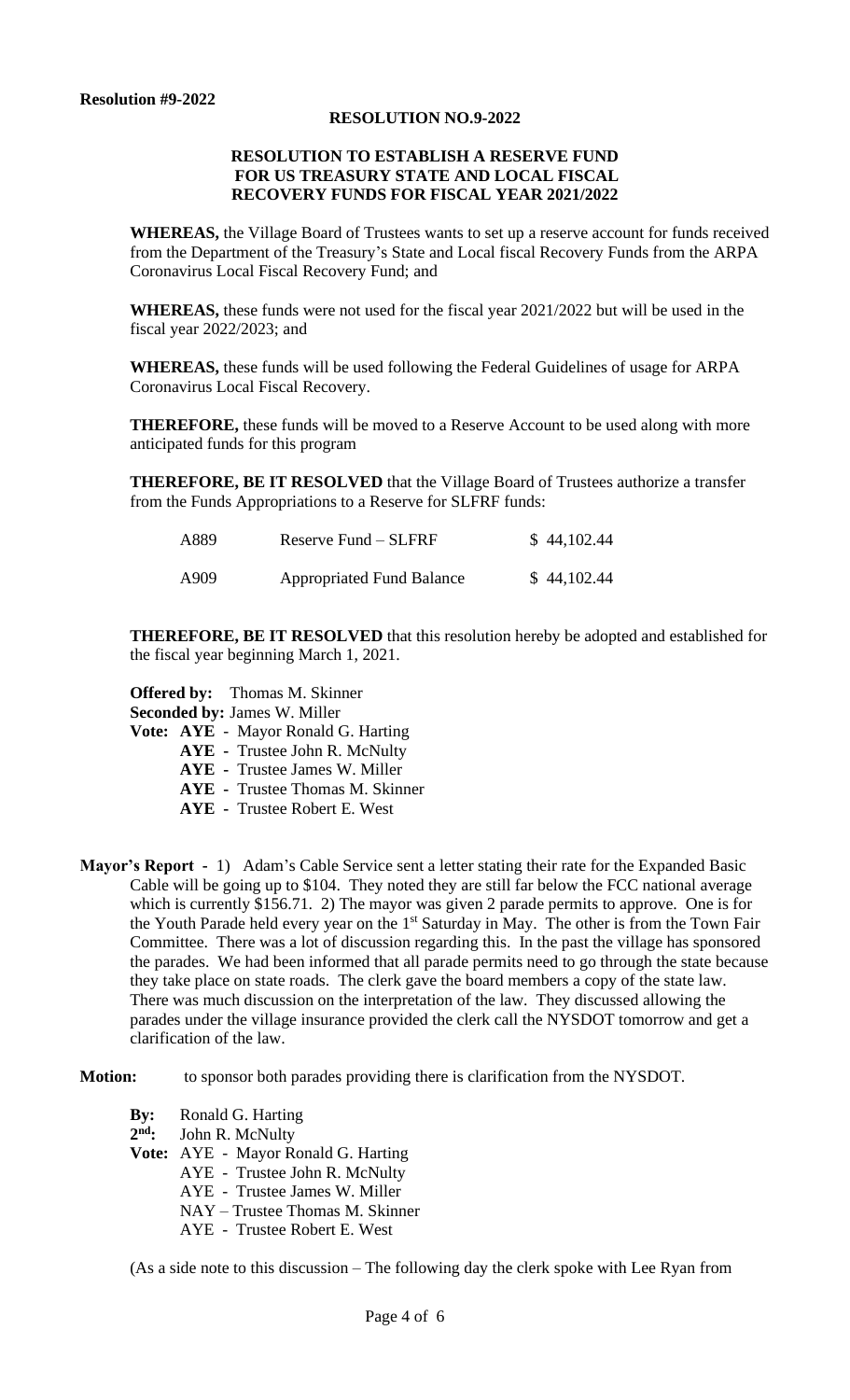NYSDOT Permit Department. He stated that any parade using a state road has to file a permit with NYSDOT. They will require them to have insurance. If they don't, the village may choose to cover them under their policy. Whether the village sponsors them or not, they have to have a permit from the state. The message was passed along to both groups.) 3) Rhea Deyo signed the park agreement for the spring baseball/softball season. There was no discussion. 4) The agreement for the contract with Eastern Broome Emergency Services needs to be signed.

**Motion:** to allow the Mayor Harting to sign the contract with Eastern Broome Emergency Services.

**By:** John R. McNulty 2<sup>nd</sup>: **nd:** James W. Miller **Vote:** AYE - All

5) A village resident approached the office about doing a project in the village. She would like to hang up flag pictures of soldiers on the poles on Main Street and around the village. They have them in several villages such as Bainbridge and they are up all year long. It wouldn't have to cost the village anything because the people who sponsor the soldier would pay for all the cost. There was much discussion and they really liked the idea. The only problem is we have no one to put the flags up. The poles don't belong to the village so we would have to get permission from NYSEG. Our workers are not qualified to be climbing poles and the mayor stated he would not want to put them in a position where they could get hurt. And we would need a bucket truck which we don't have. It's a great idea but at this time we don't have any way to make it work. 6) The Town Fair would like to do pony pulls in the park behind the fire station. They agreed to repair any and all damages that may be caused by the pulls. They won't be on or immediately near any ball fields. There was concern that it could make an awful mess back there. There was some discussion on having them put a deposit down so we would be covered in case they didn't fix it up afterwards. Mayor Harting stated that if they didn't fix what was damaged afterwards, they would not be allowed to use the park next year.

**Motion:** to allow pony pulls in the park behind the fire station for the Town Fair.

**By:** Ronald G. Harting 2nd. **nd:** Thomas M. Skinner **Vote:** AYE - All

7) There was discussion as to when the Town Fair would end on Sunday night. Different village board members have been told that they plan on going till 8:00 p.m. The board talked to them at a previous board meeting and made it clear that things could not be going on in the park after 9 or 10. It will take 6 hours to tear down everything and there are far too many homes in close proximity to the park to have noise down there at midnight. They need to end at 4. This needs to be relayed to the group. 8) Francie Urda sent a message saying she's purchasing new signs for the Farmer's Market and wanted to know if it was okay that she puts on them that the Farmer's Market is in the Community House from December to April. She would like to place them around the village and off the ramp. The board said yes, just not on the Windsor bank or in the triangle. 9) The mayor would like to have a work session meeting to look over and discuss the drawings from Keystone for the addition to the pumphouse

**Motion:** to have a Workshop Meeting on Thursday, April 14, 2022 at 7:00 p.m.

**By:** Robert E. West 2<sup>nd</sup>: James W. Miller **Vote:** AYE - All

**Motion:** to go into Executive Session at 9:24 p.m. to discuss a legal matter **By:** Ronald G. Harting 2<sup>nd</sup>: **nd:** Thomas M. Skinner **Vote:** AYE - All